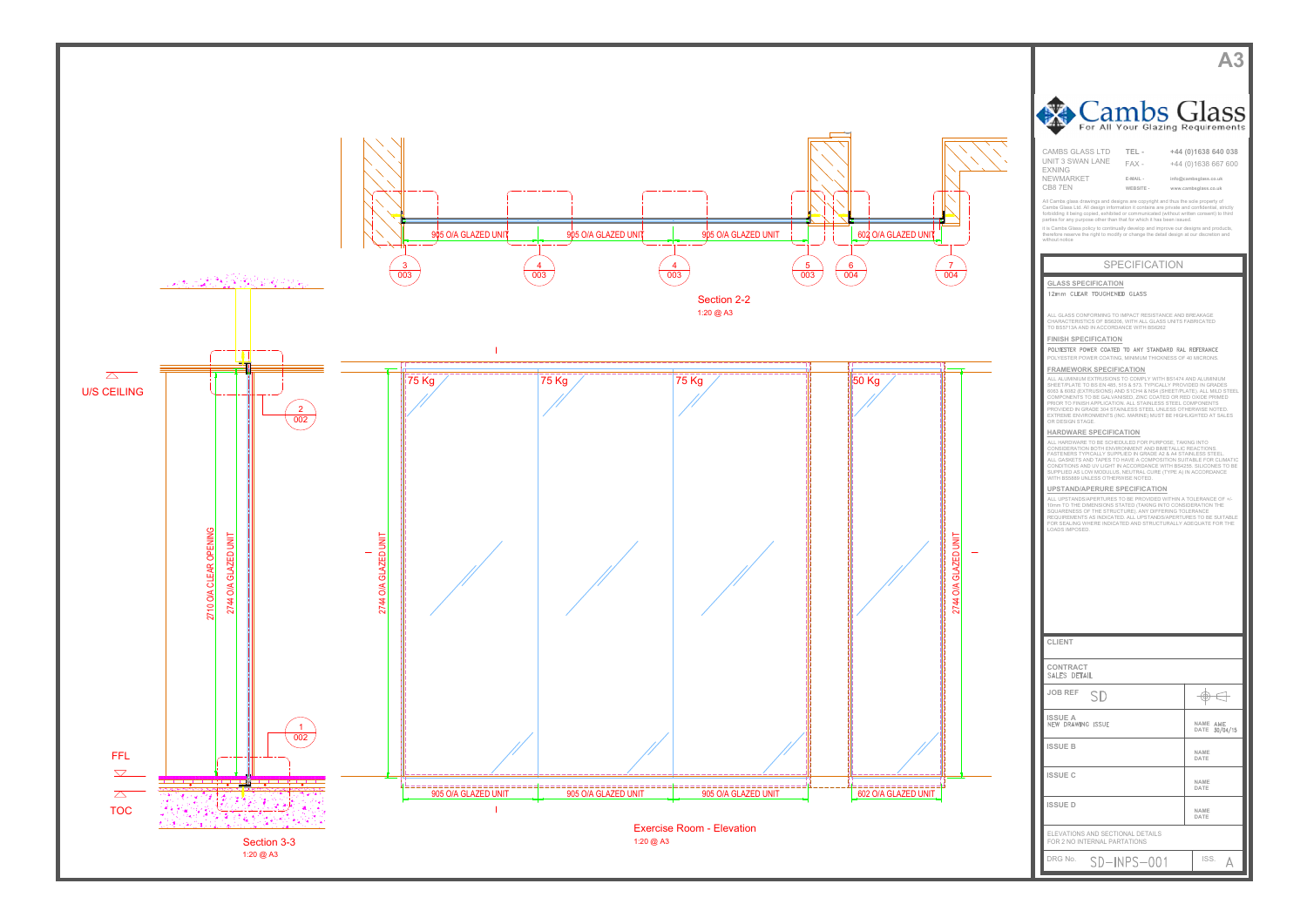



| <b>ECTIONAL DETAILS</b><br>OR 2 NO INTERNAL PARTATIONS |              |  |  |
|--------------------------------------------------------|--------------|--|--|
| RG No.                                                 | $SD-NPS-002$ |  |  |

**DATE**<br> **NAME**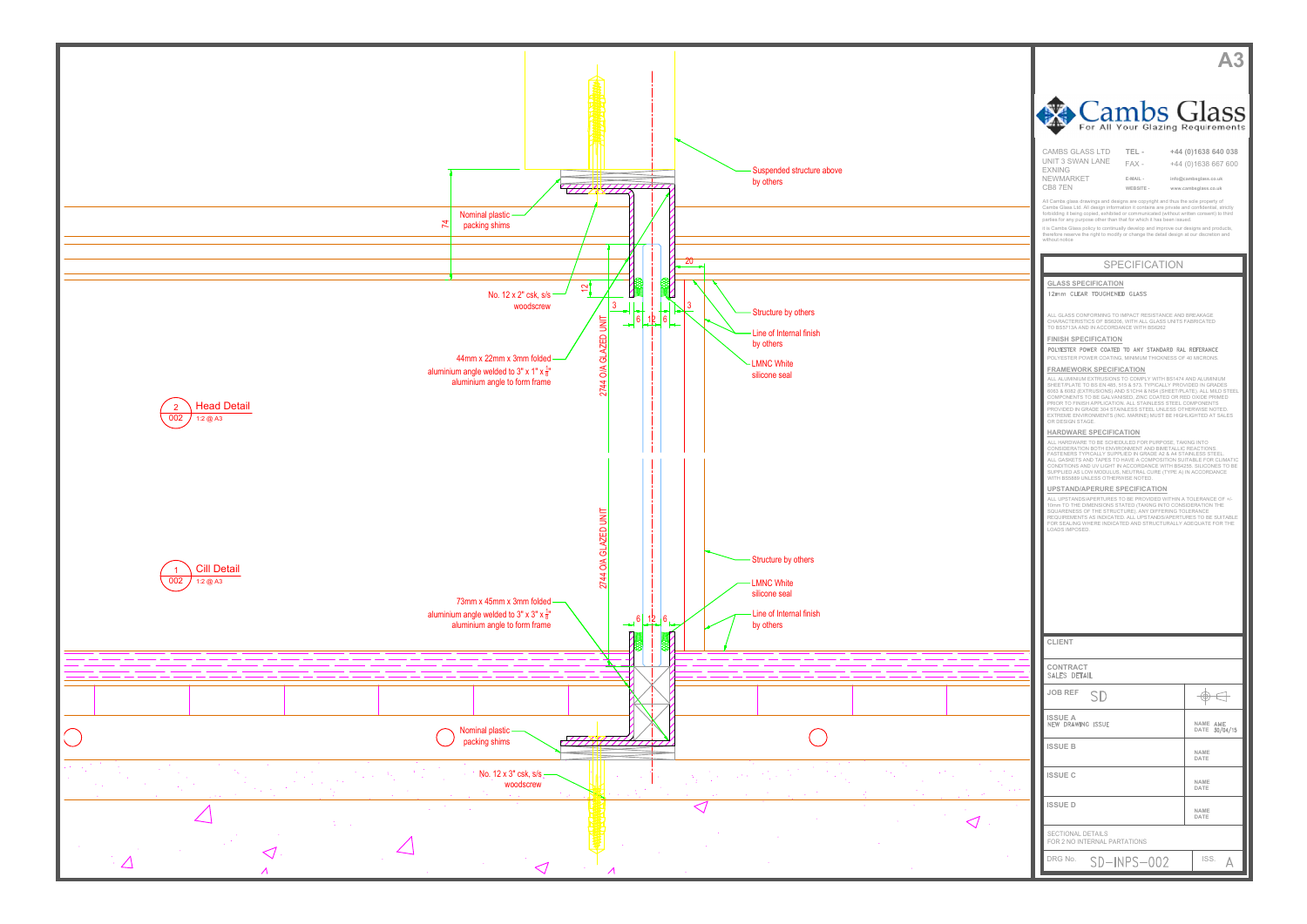



| Cambs Glass<br>For All Your Glazing Requirements                                                                                                                                                                                                                                                                               |                                                                      |  |
|--------------------------------------------------------------------------------------------------------------------------------------------------------------------------------------------------------------------------------------------------------------------------------------------------------------------------------|----------------------------------------------------------------------|--|
| <b>CAMBS GLASS LTD</b><br>TEL-<br>UNIT 3 SWAN LANE                                                                                                                                                                                                                                                                             | +44 (0)1638 640 038                                                  |  |
| $FAX -$<br><b>EXNING</b><br><b>NEWMARKET</b><br>E-MAIL -<br>CB87EN<br>WEBSITE -                                                                                                                                                                                                                                                | +44 (0)1638 667 600<br>info@cambsglass.co.uk<br>www.cambsglass.co.uk |  |
| All Cambs glass drawings and designs are copyright and thus the sole property of<br>Cambs Glass Ltd. All design information it contains are private and confidential, strictly<br>forbidding it being copied, exhibited or communicated (without written consent) to third                                                     |                                                                      |  |
| parties for any purpose other than that for which it has been issued.<br>it is Cambs Glass policy to continually develop and improve our designs and products,<br>therefore reserve the right to modify or change the detail design at our discretion and<br>without notice                                                    |                                                                      |  |
| <b>SPECIFICATION</b>                                                                                                                                                                                                                                                                                                           |                                                                      |  |
| <b>GLASS SPECIFICATION</b>                                                                                                                                                                                                                                                                                                     |                                                                      |  |
| 12mm CLEAR TOUGHENED GLASS<br>ALL GLASS CONFORMING TO IMPACT RESISTANCE AND BREAKAGE                                                                                                                                                                                                                                           |                                                                      |  |
| CHARACTERISTICS OF BS6206, WITH ALL GLASS UNITS FABRICATED<br>TO BS5713A AND IN ACCORDANCE WITH BS6262                                                                                                                                                                                                                         |                                                                      |  |
| <b>FINISH SPECIFICATION</b><br>POLYESTER POWER COATED TO ANY STANDARD RAL REFERANCE<br>POLYESTER POWER COATING, MINIMUM THICKNESS OF 40 MICRONS.                                                                                                                                                                               |                                                                      |  |
| <b>FRAMEWORK SPECIFICATION</b><br>ALL ALUMINIUM EXTRUSIONS TO COMPLY WITH BS1474 AND ALUMINIUM<br>SHEET/PLATE TO BS EN 485, 515 & 573. TYPICALLY PROVIDED IN GRADES                                                                                                                                                            |                                                                      |  |
| 6063 & 6082 (EXTRUSIONS) AND S1CH4 & NS4 (SHEET/PLATE). ALL MILD STEEL<br>COMPONENTS TO BE GALVANISED, ZINC COATED OR RED OXIDE PRIMED<br>PRIOR TO FINISH APPLICATION. ALL STAINLESS STEEL COMPONENTS<br>PROVIDED IN GRADE 304 STAINLESS STEEL UNLESS OTHERWISE NOTED.                                                         |                                                                      |  |
| EXTREME ENVIRONMENTS (INC. MARINE) MUST BE HIGHLIGHTED AT SALES<br>OR DESIGN STAGE.<br>HARDWARE SPECIFICATION                                                                                                                                                                                                                  |                                                                      |  |
| ALL HARDWARE TO BE SCHEDULED FOR PURPOSE, TAKING INTO<br>CONSIDERATION BOTH ENVIRONMENT AND BIMETALLIC REACTIONS.<br>FASTENERS TYPICALLY SUPPLIED IN GRADE A2 & A4 STAINLESS STEEL.<br>ALL GASKETS AND TAPES TO HAVE A COMPOSITION SUITABLE FOR CLIMATIC<br>CONDITIONS AND UV LIGHT IN ACCORDANCE WITH BS4255. SILICONES TO BE |                                                                      |  |
| SUPPLIED AS LOW MODULUS, NEUTRAL CURE (TYPE A) IN ACCORDANCE<br>WITH BS5889 UNLESS OTHERWISE NOTED.<br>UPSTAND/APERURE SPECIFICATION                                                                                                                                                                                           |                                                                      |  |
| ALL UPSTANDS/APERTURES TO BE PROVIDED WITHIN A TOLERANCE OF +/-<br>10mm TO THE DIMENSIONS STATED (TAKING INTO CONSIDERATION THE<br>SQUARENESS OF THE STRUCTURE). ANY DIFFERING TOLERANCE                                                                                                                                       |                                                                      |  |
| REQUIREMENTS AS INDICATED. ALL UPSTANDS/APERTURES TO BE SUITABLE<br>FOR SEALING WHERE INDICATED AND STRUCTURALLY ADEQUATE FOR THE<br>LOADS IMPOSED.                                                                                                                                                                            |                                                                      |  |
|                                                                                                                                                                                                                                                                                                                                |                                                                      |  |
|                                                                                                                                                                                                                                                                                                                                |                                                                      |  |
|                                                                                                                                                                                                                                                                                                                                |                                                                      |  |
| <b>CLIENT</b>                                                                                                                                                                                                                                                                                                                  |                                                                      |  |
| CONTRACT                                                                                                                                                                                                                                                                                                                       |                                                                      |  |
| SALES DETAIL<br><b>JOB REF</b>                                                                                                                                                                                                                                                                                                 |                                                                      |  |
| SD                                                                                                                                                                                                                                                                                                                             | Ð                                                                    |  |
| <b>ISSUE A</b><br><b>NEW DRAWING ISSUE</b>                                                                                                                                                                                                                                                                                     | NAME AME<br><b>DATE</b><br>30/04/15                                  |  |
| <b>ISSUE B</b>                                                                                                                                                                                                                                                                                                                 | <b>NAME</b><br>DATE                                                  |  |
| <b>ISSUE C</b>                                                                                                                                                                                                                                                                                                                 | NAME<br>DATE                                                         |  |
| <b>ISSUE D</b>                                                                                                                                                                                                                                                                                                                 | NAME<br>DATE                                                         |  |
| <b>SECTIONAL DETAILS</b><br>FOR 2 NO INTERNAL PARTATIONS                                                                                                                                                                                                                                                                       |                                                                      |  |
| DRG No.<br>SD-INPS-003                                                                                                                                                                                                                                                                                                         | ISS.<br>Д                                                            |  |